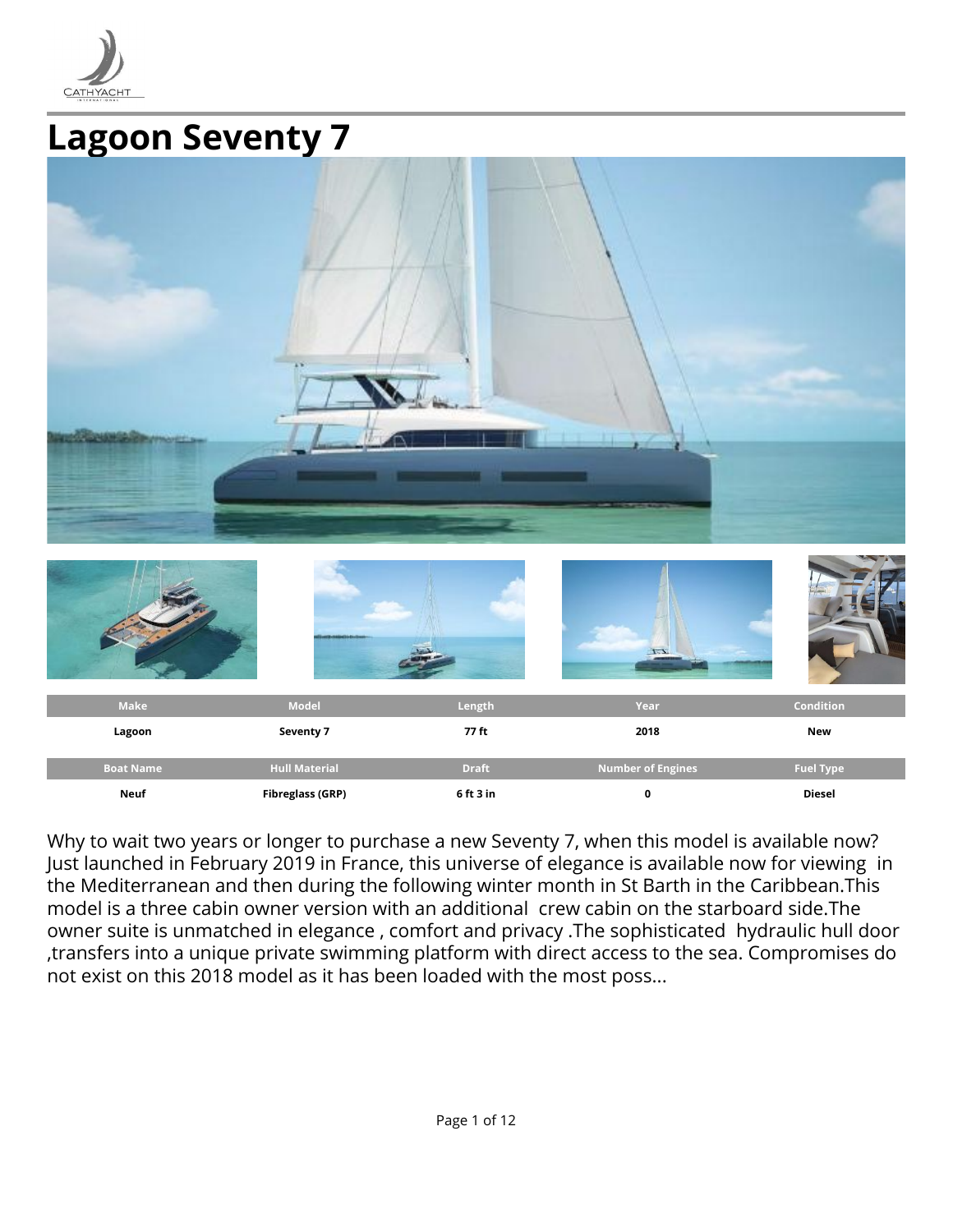

#### **Measurements**

LOA: 76 ft 5 in LWL: 74 ft 2 in Beam: 6 ft 3 in Max Draft: 6 ft 3 in Dry Weight: 125685 lb Total: 3630 ft² Fuel Tanks Cap.: 740 gal Fresh Water Tanks Cap.: 396 gal

#### **Electronics**

Depthsounder Radar Log-Speedometer Radar Detector Wind Speed and Direction TV Set Navigation Center DVD Player Autopilot Radio Compass CD Player GPS Cockpit Speakers VHF

#### **Sails**

Fully Battened Mainsail Furling Genoa

#### **Rigging**

Steering Wheel Electric Winch

#### **Inside Equipment**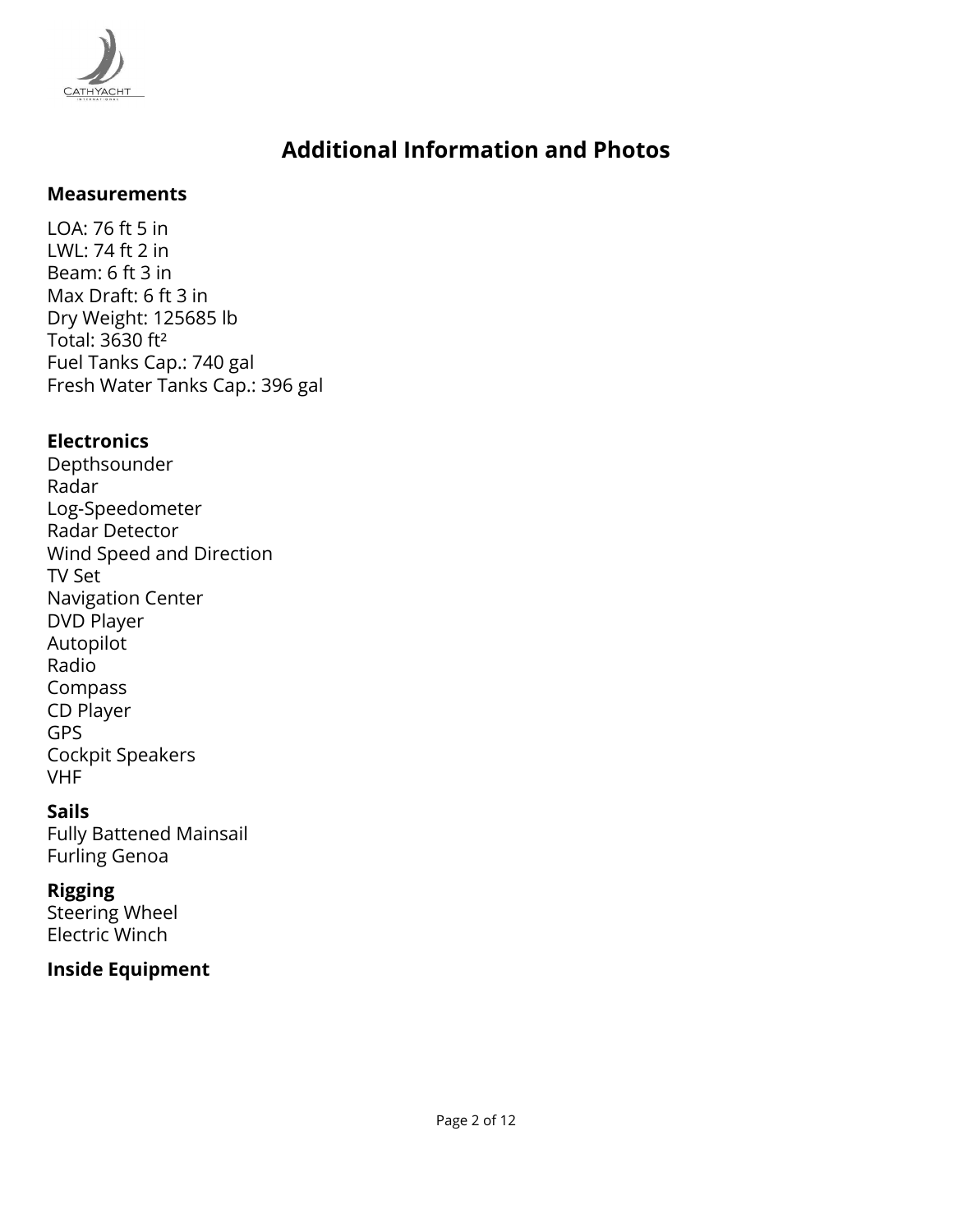

Dishwasher Washing Machine Electric Bilge Pump Oven Microwave Oven Air Conditioning Electric Head Hot Water Refrigerator Fresh Water Maker Deep Freezer Battery Charger

#### **Outside Equipment/Extras**

Teak Cockpit Teak Sidedecks Davit(s) Hydraulic Gangway Tender Liferaft Cockpit Cushions Cockpit Table Swimming Ladder

#### **Additional Information**

#### **LAYOUT VERSION & FINISHING**

Owner 3 Cabins - 3 Heads

Forward owner area: HYDRAULIC OPENING HULL DOOR

(Teak terrace + swimming ladder)

STARBOARD (1 bunk, sink, shower, toilet)

STARBOARD ADDITIONNAL BUNK

DARK OAK

(Dark Oak brushed & open grain varnish - Grey Oak Floor - Marble)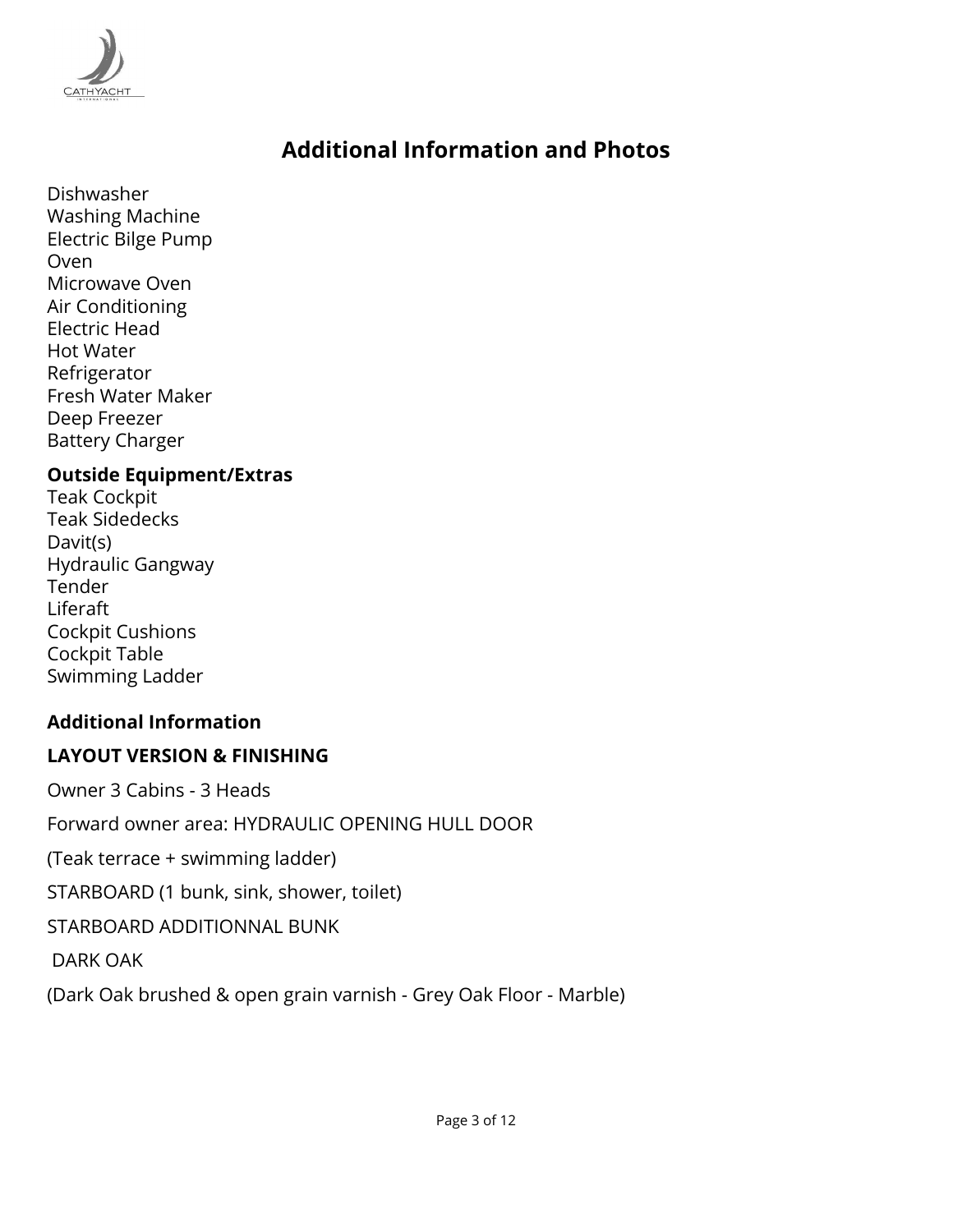

### **UPHOLSTERY & CARPET**

UPHOLSTERY AMBIANCE IN & OUT (Nomade)

INSIDE UPHOLSTERY (Standard: Argile)

OUTSIDE UPHOLSTERY

(Standard: Helm station cushion - color: Robben grey)

FABRIC (According to samples)

FITTED CARPET IN CABINS (Except crew area & companion way)

### **SAILS & RIGGING**

CARBON CANOE BOOM WITH LIGHT AND COVER (with standard white painted aluminium mast) 3 x ELECTRICAL WINCHES IN LIEU OF THE STANDARD CODE 0 DECK GEAR WITH HYDRAULIC FURLER **DECK EQUIPMENT** HYDRAULIC AFT PLATFORM (1 FOLDING SIDE) WITH REMOTE 8 FOLDING GANGWAY EXTRA FOR RETRACTABLE CLEATS AND FAIRLEADS CARBON STEERING WHEELS 2 AFT MOORING CAPSTANS WITH PROTECTING BOARDING LADDER STARBOARD TRANSOM REMOVABLE SHOWER COLUMN (Carbon & Stainless steel) KIT OF COVERS (Steering wheels, Nav stations, Cockpit tables ,Windlass)

TEXTILE LIFELINES ALL AROUND THE BOAT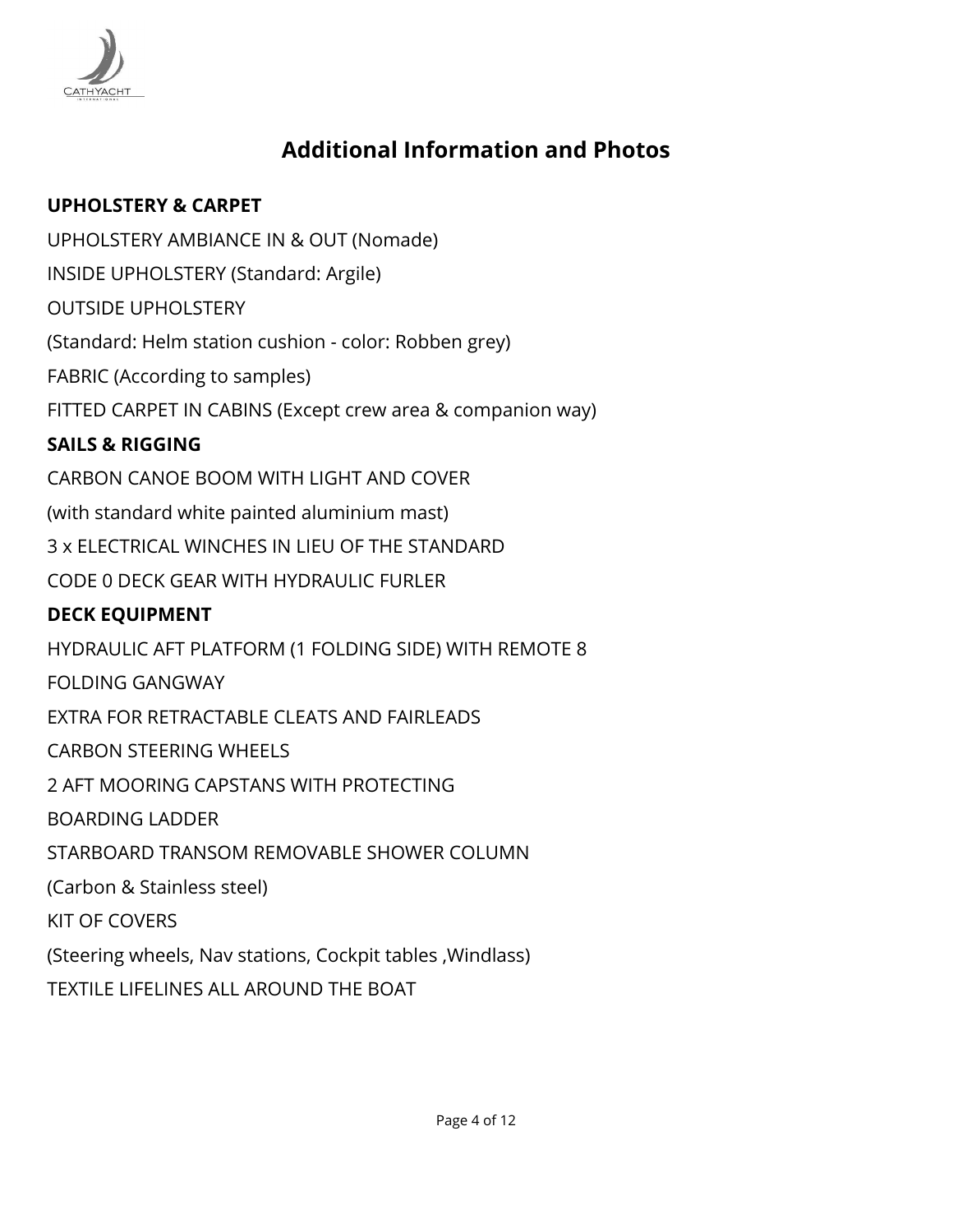

#### **AFT& FORWARD COCKPIT**

BUILT-IN ELECTRIC GRILL 220v

EXTERIOR CUSHIONS WITH PROTECTION COVERS

(Aft & Forward Cockpit)

#### **FLYBRIDGE**

LAYOUT (Nav Stations + Central & Starboard Cabinet) SUNLOUNGER PADS (Sun lounger pad aft area, Bench with teak table and Chairs, Cushions & Protection Covers COMPOSITE BIMINI WITH SKY WINDOWS, LIGHTS & CURTAINS FLYBRIDGE FLOOR IN TEAK Equipment (Standard: fridge and lockers) **LIGHTING** 2 SPOT LIGHTS IN AFT BEAM 8 BLUE LED UNDERWATER LIGHTS

### **ELECTRICS**

GENSET UPGRADE - ONAN 27 Kva 1500rpm 220V/50Hz + COCOON + FUEL TRANSFER PUMP (13,5Kva in Standard)

2nd GENSET - ONAN 19 Kva 1500rpm 220V/50Hz + COCOON + FUEL TRANSFER PUMP

PACK 2 CHARGERS 220V 100 Amp (1 Charger 100 Amp in standard)

PACK OF 2 INVERTERS 24/220V 5000 VA (1 Inverter 2000 V in Standard)

YACHT MANAGEMENT MONITORING SYSTEM ON B&G DISPLAYS

### **WATER CIRCUIT**

WATERMAKER 280L/H SEA RECOVERY AQUAMATIC 220V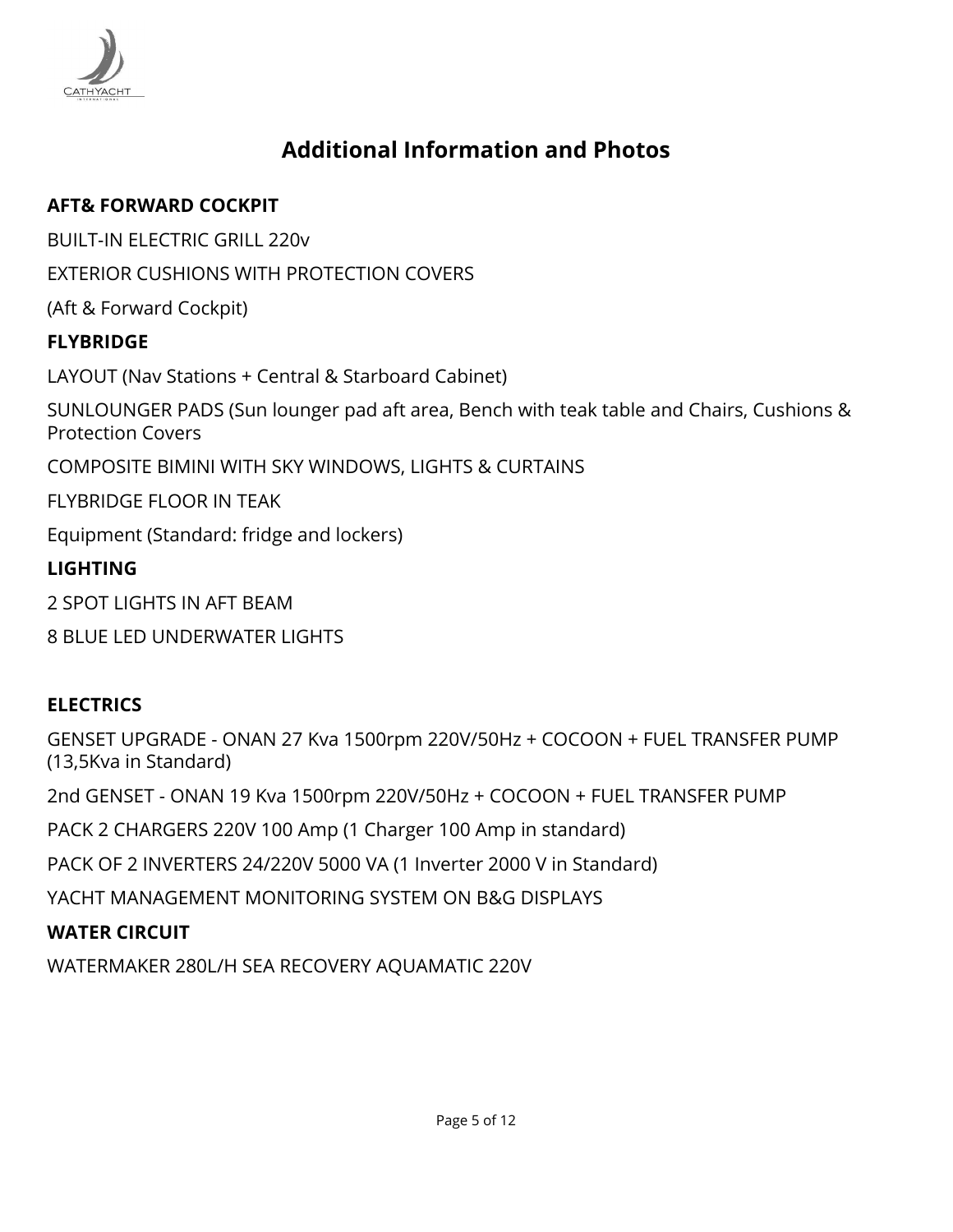

#### **INTERIOR EQUIPMENT**

REVERSE CYCLE CHILLED WATER AIR CONDITIONNING 180 000 BTU WITH ELECTRICAL GLENDINNING REEL FOR SHOREPOWER CABLE (Upgrade GE 27kva required)

#### **SALOON EQUIPMENT**

FRIDGE (80 l)

#### **CREW AREA EQUIPMENT**

DISHWASHER - Miele 12 sets

WASHER / DRYER - Miele 5,5kg / 3kg (Aft galley)

MICROWAVE OVEN + GRILL

#### **ELECTRONICS**

B&G NAVIGATION PACK (VHF+RADAR+AIS included in the pack)

(2 Navigation charts included)

B&G RUDDER JOYSTICK AT NAV STATION

B&G AUTOPILOT REMOTE

B&G FORWARD SCAN SOUNDER

B&G CAMERAS(x2) UNDER FLYBRIDGE

#### **HIFI & VIDEO**

Pre-Fitting with Electric Lift for TV

#### **COMMUNICATION**

4G & WIFI INTERNET CONNEXION

OMNIMAX antenna in the mast (TV Hertzienne, AM-FM)

#### **LEISURE EQUIPEMENT**

Dock lines, 10 inflatable fenders, anchor set: Chaine Ø 16 - 125 m, Anchor 75kg

#### **EX FACTORY**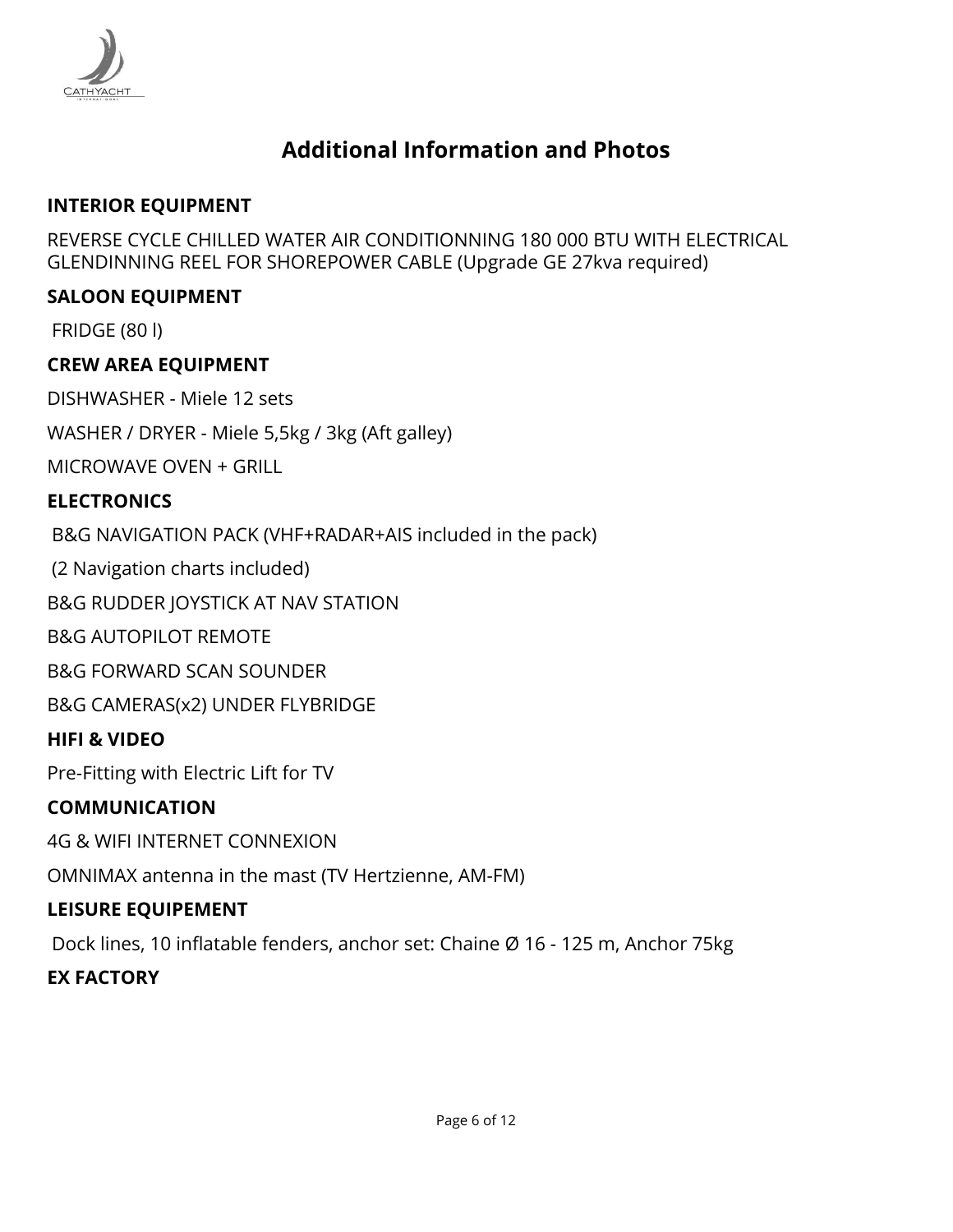

SAFETY EQUIPMENT PACK OFFSHORE HULL STICKER COVERING PACK SATELLITE COMMUNICATION COMPLETE SET OF SAILS TRILAM DYNNEMA/SPECTRA MAINSAIL, GENOA, GENNAKER HYDRAULIC FURLER FOR STAYSAIL AND STAYSAIL IN TRILAM DYNEMMA/SPECTRA HI-FI SYSTEM SONOS FLYBRIDGE, SALON AND COCKPIT + 2 TV (TV Salon on Lift, TV in Owner and Guest)

SATELLITE TRACVISION MODEL TV

#### **DINGHY BWA 17' WITH HONDA 80HP 4 STROKE**

#### **Disclaimer**

La société offre les informations relatives à ce navire de bonne foi mais n'est pas en mesure de garantir l'exactitude de ces informations ni l'état du navire. Il revient à l'acheteur d'instruire ses agents ou ses experts afin de vérifier et de faire valider les informations de son choix. Ce navire est offert sous réserve d'une vente préalable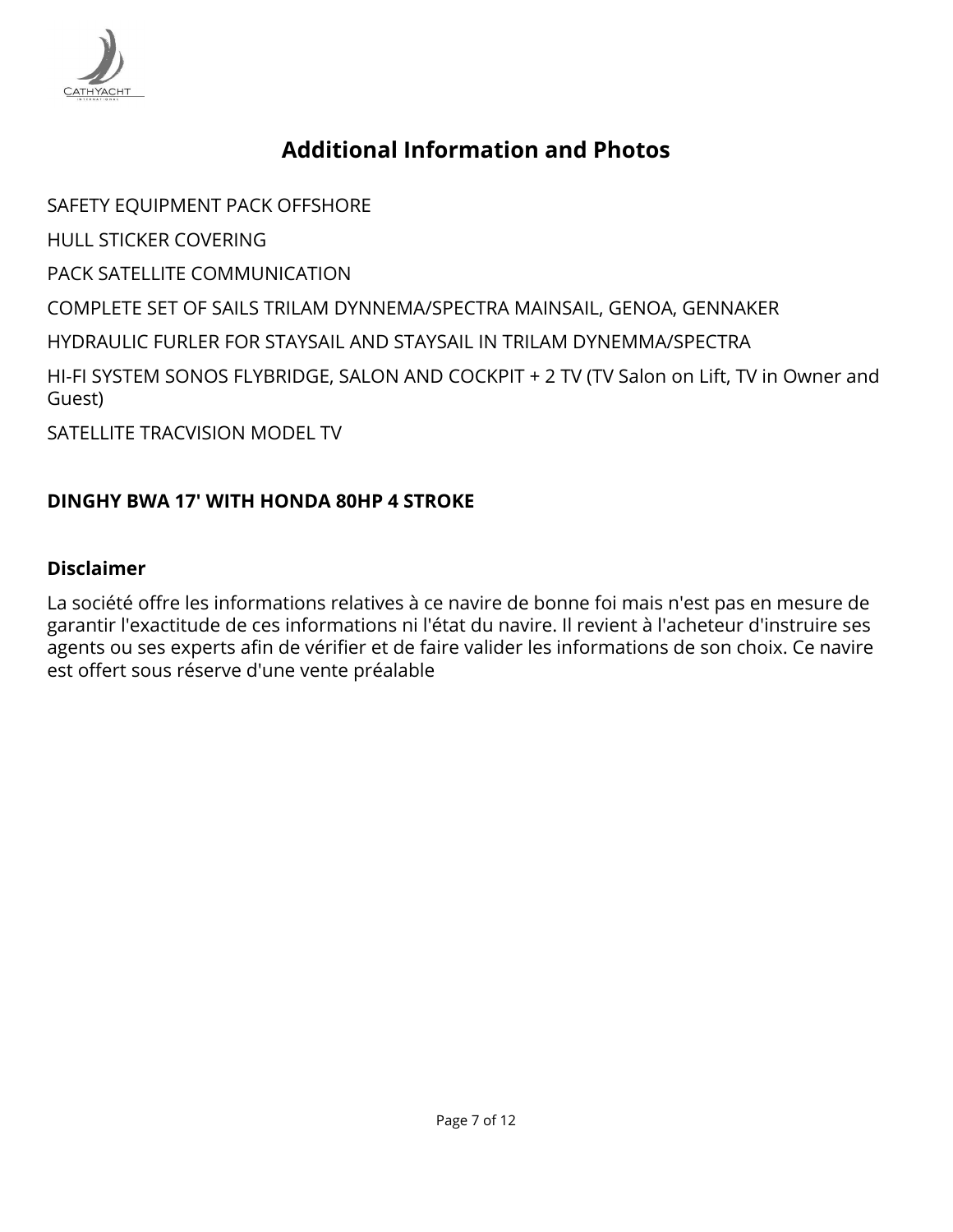









SEA TRIAL HAREL YACHTS



### SEA TRIAL HAREL YACHTS



SEA TRIAL HAREL YACHTS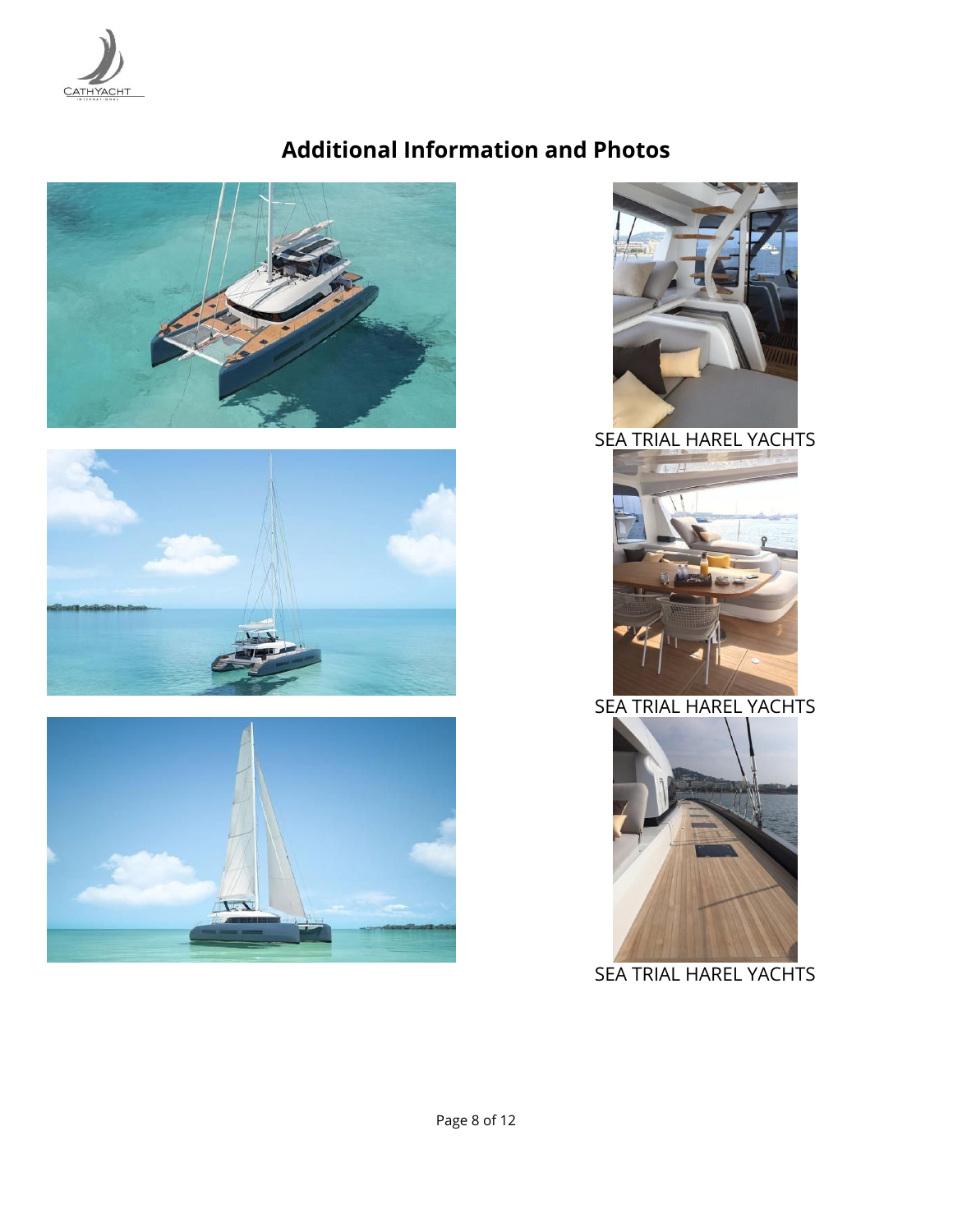



SEA TRIAL HAREL YACHTS



SEA TRIAL HAREL YACHTS



SEA TRIAL HAREL YACHTS





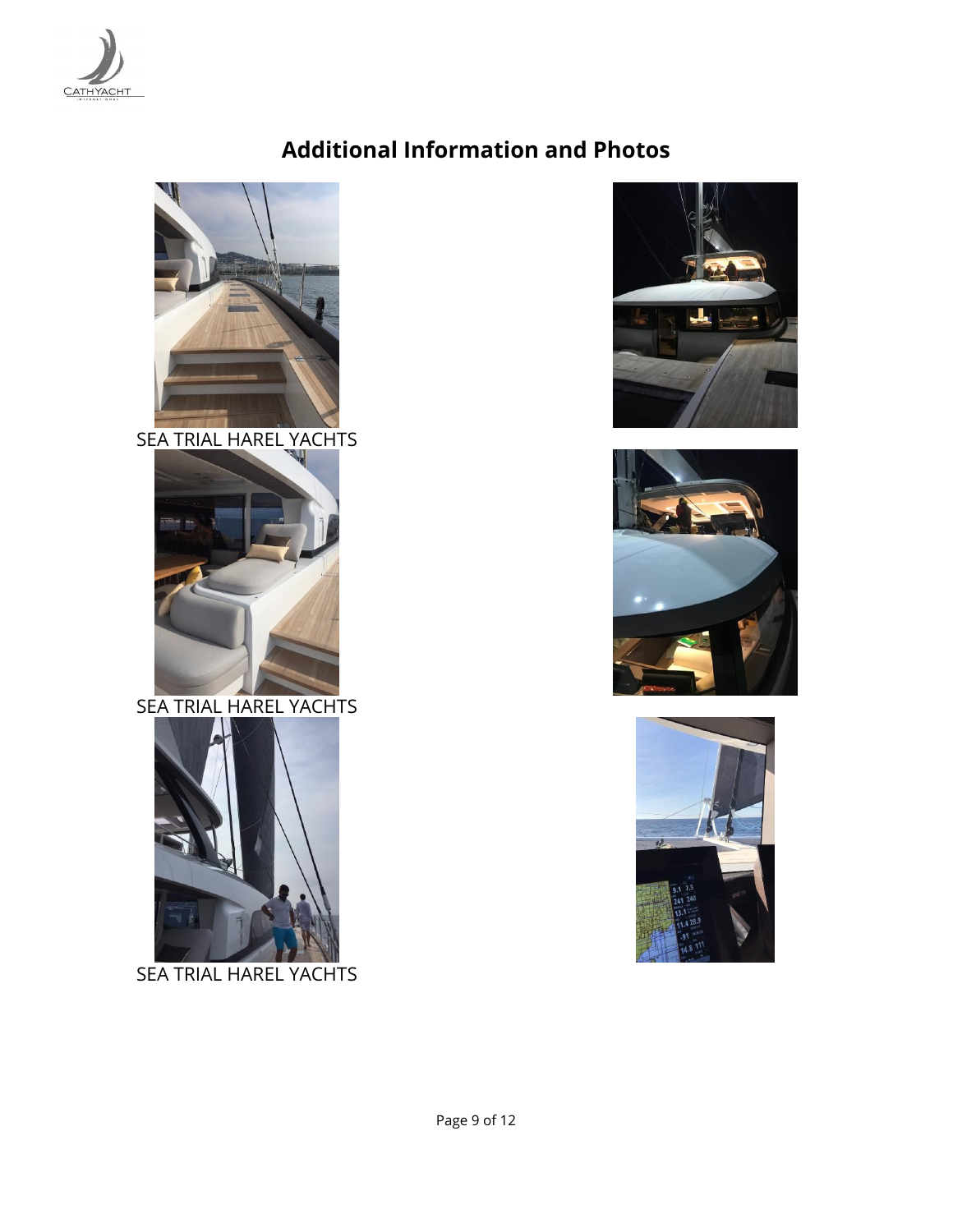







SEA TRIAL HAREL YACHTS



SEA TRIAL HAREL YACHTS





SEA TRIAL HAREL YACHTS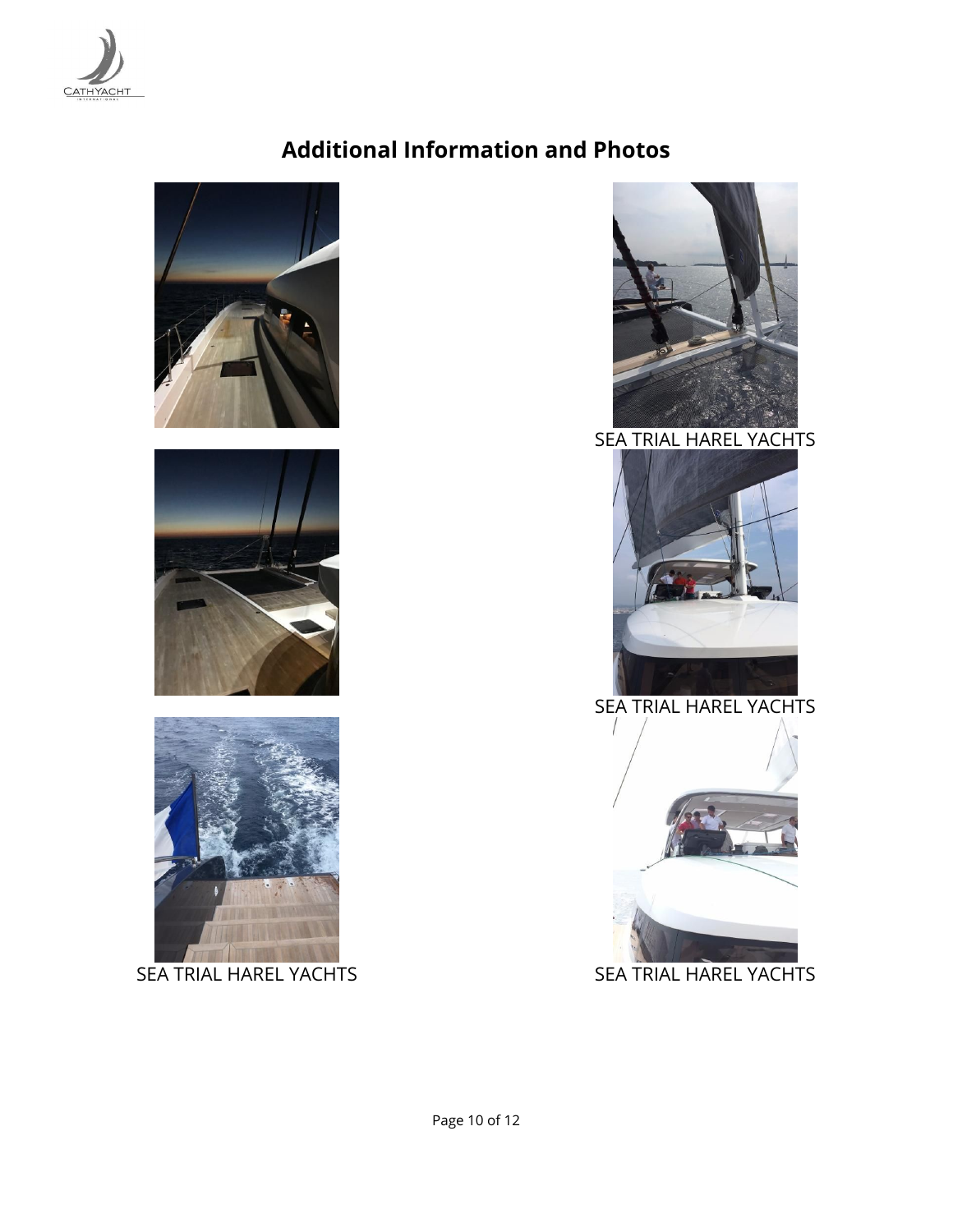













 $\overline{\mathbf{7}}$